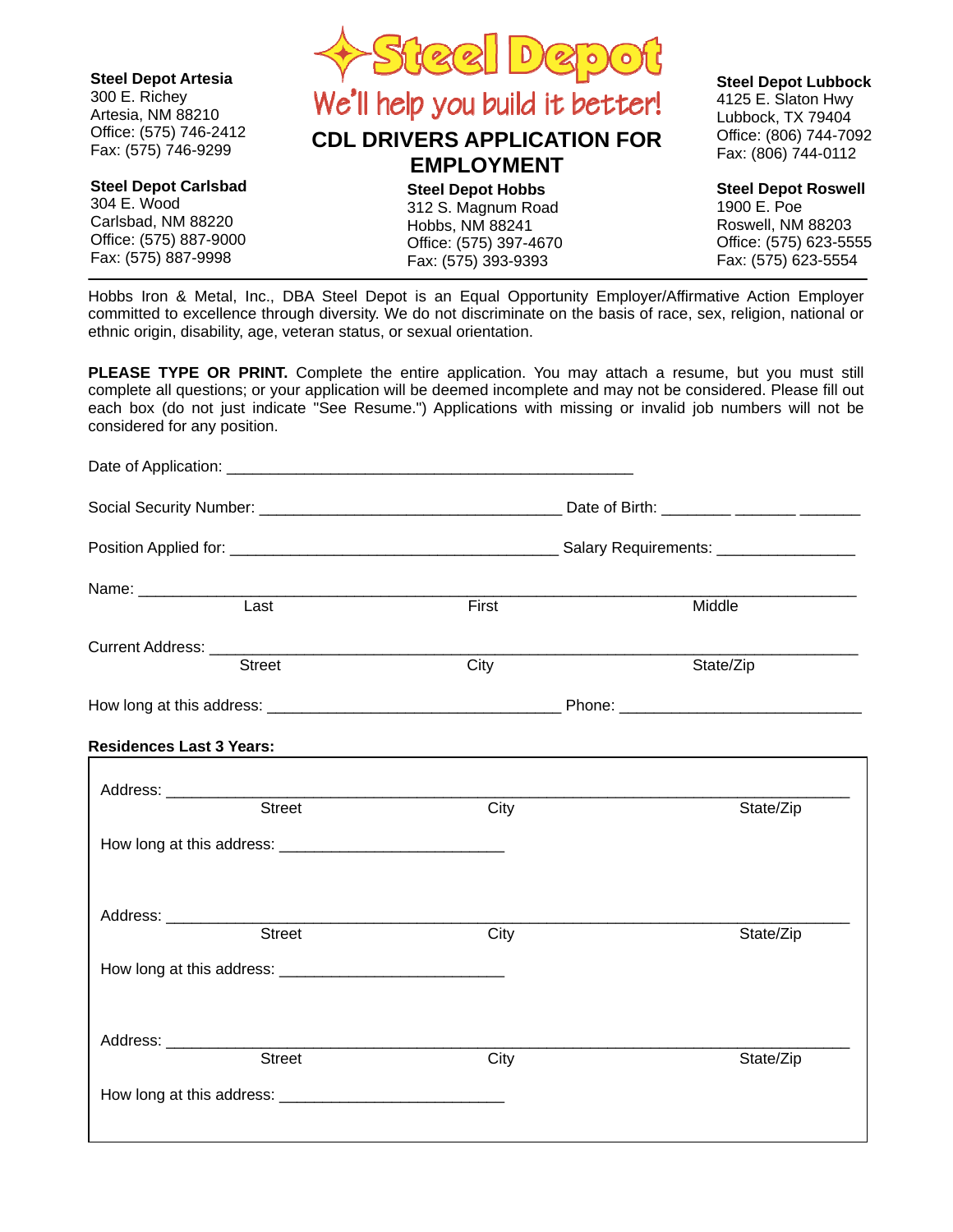| Are you eligible to work in the United States?                                                                                           |       | $\square$ Yes $\square$ No |
|------------------------------------------------------------------------------------------------------------------------------------------|-------|----------------------------|
| Are you a member of the US military or National Guard?                                                                                   |       | $\square$ Yes $\square$ No |
| Are you currently employed?                                                                                                              |       | $\square$ Yes $\square$ No |
| Have you ever been employed by Hobbs Iron & Metal, Inc.? .                                                                               |       | $\square$ Yes $\square$ No |
| If yes, please give dates of employment: To:                                                                                             | From: |                            |
| Reason for leaving:                                                                                                                      |       |                            |
| Are you related to anyone currently employed with Hobbs Iron & Metal?                                                                    |       | $\square$ Yes $\square$ No |
| Have you ever been convicted of a felony or misdemeanor? .                                                                               |       | $\square$ Yes $\square$ No |
| CONVICTIONS WILL NOT ALITOMATICALLY DISOLIALIEV JOR ARRUGANTS. THE SERIOLISMESS OF THE CRIME AND THE DATE OF CONVICTION WILL BE CONSIDER |       |                            |

ALIFY JOB APPLICANTS. THE SERIOUSNESS OF THE CRIME AND THE DATE OF CONVICTION WILL BE CONSIDERED.

EXPERIENCE AND QUALIFICATIONS SPACE – DRIVER LET NO LIST ALL DRIVERS LICENSE MAKE A PHOTOCOPY OF THE DRIVERS LICENSE AND MEDICAL CERTIFICATE!!!

Applicant, list the states and license numbers of all licenses held in the past three years

| <b>STATE</b> | LICENSE # | <b>EXPIRATION DATE</b> | CLASS A, B | <b>ENDORSEMENTS</b> |
|--------------|-----------|------------------------|------------|---------------------|
|              |           |                        |            |                     |
|              |           |                        |            |                     |
|              |           |                        |            |                     |

## DRIVING EXPERIENCE

| <b>Equipment Class</b>      | Type of Equipment    | Dates |    | Approx. # of Miles |
|-----------------------------|----------------------|-------|----|--------------------|
|                             | Van, Flat, Tank, etc | From  | то | Total              |
| <b>Straight Truck</b>       |                      |       |    |                    |
| <b>Tractor Semi Trailer</b> |                      |       |    |                    |
| <b>Tractor with Doubles</b> |                      |       |    |                    |
| <b>Tractor with Triples</b> |                      |       |    |                    |
| <b>Tractor with Tank</b>    |                      |       |    |                    |
| Other                       |                      |       |    |                    |

## ACCIDENT / CRASHES FOR THE PAST 3 YEARS OR MORE

| Date | Nature of Accident                    | Fatalities | Injuries |
|------|---------------------------------------|------------|----------|
|      | (Backing, Head on, Rollover, Turning) |            |          |
|      |                                       |            |          |
|      |                                       |            |          |
|      |                                       |            |          |
|      |                                       |            |          |
|      |                                       |            |          |

#### ALL TRAFFIC CONVICTIONS AND FORFEITURES FOR THE PAST 3 YEARS

| Date of    | Offense | Location | Type of Motor Vehicle |
|------------|---------|----------|-----------------------|
| Conviction |         |          | Operated              |
|            |         |          |                       |
|            |         |          |                       |
|            |         |          |                       |
|            |         |          |                       |
|            |         |          |                       |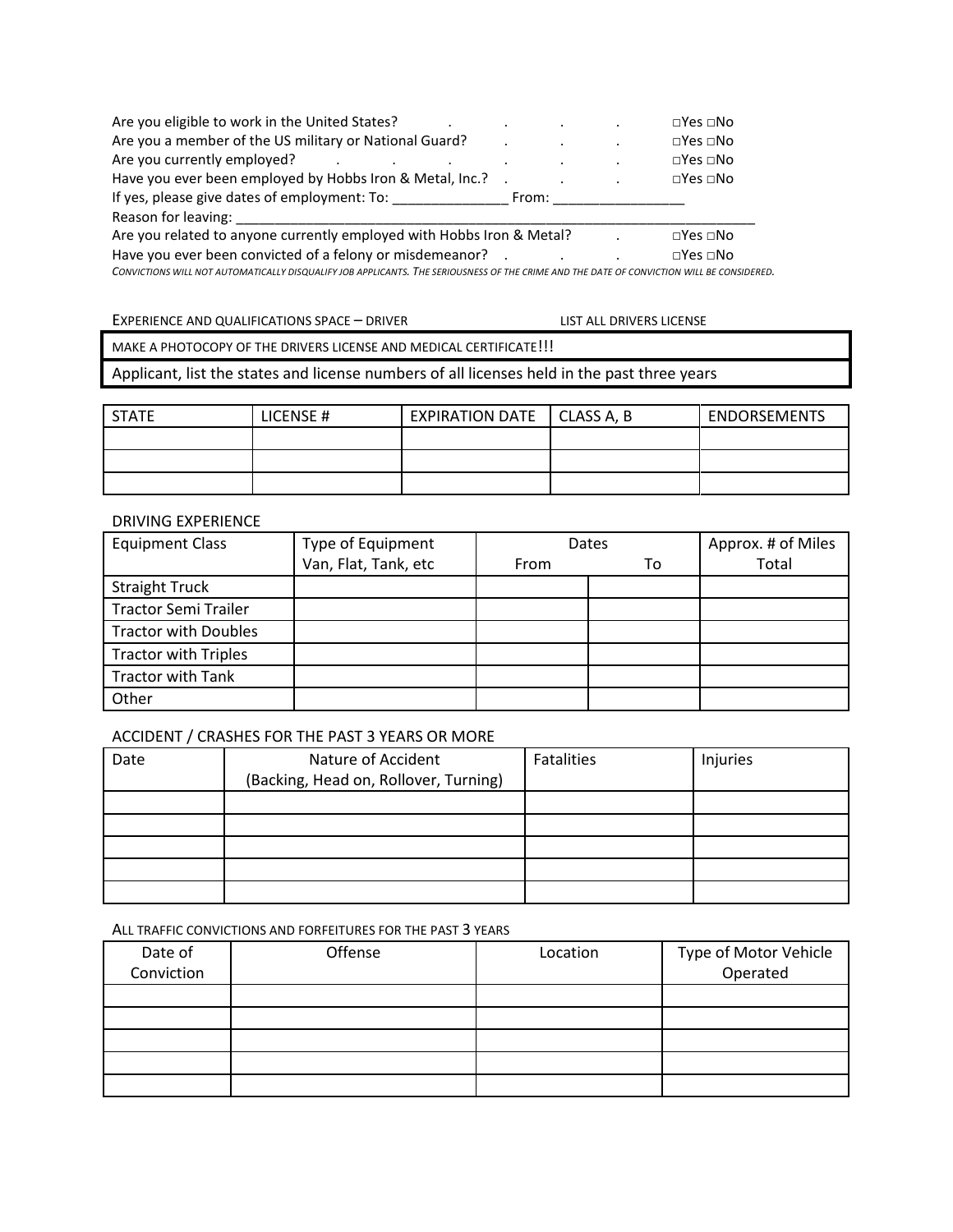| A. Have you ever been denied a license, permit or privilege to operate a motor vehicle?                                                                                                                   | $\square$ Yes $\square$ No |  |
|-----------------------------------------------------------------------------------------------------------------------------------------------------------------------------------------------------------|----------------------------|--|
| B. Has any license, permit or privilege ever been revoked?                                                                                                                                                | □Yes □No                   |  |
| If yes, attach statement giving details.                                                                                                                                                                  |                            |  |
| C. This company requires ALL DRIVERS who drive Commercial Motor Vehicles (CMV), which require a<br>Commercial Driver's License (CDL), to be controlled substances tested with a negative results prior to |                            |  |
| driving. Do you consent to such testing?                                                                                                                                                                  | $\Box$ Yes $\Box$ No       |  |

# EMPLOYMENT RECORD

Any and All employment for the past 3 years and Commercial Driving Experience for the past 7 years

| Were you subject to FMCSRs during this employment?            |  | $\Box$ Yes $\Box$ No                                                                                    |
|---------------------------------------------------------------|--|---------------------------------------------------------------------------------------------------------|
|                                                               |  | Was this job designated as a safety sensitive function, Part 391.12.B subject to alcohol and controlled |
| substance testing requirements as required by 49 CFR part 40? |  | $\Box$ Yes $\Box$ No                                                                                    |
|                                                               |  |                                                                                                         |
|                                                               |  |                                                                                                         |
|                                                               |  |                                                                                                         |
|                                                               |  |                                                                                                         |
|                                                               |  |                                                                                                         |
|                                                               |  |                                                                                                         |
| Were you subject to FMCSRs during this employment?            |  | $\Box$ Yes $\Box$ No                                                                                    |
|                                                               |  | Was this job designated as a safety sensitive function, Part 391.12.B subject to alcohol and controlled |
| substance testing requirements as required by 49 CFR part 40? |  | $\Box$ Yes $\Box$ No                                                                                    |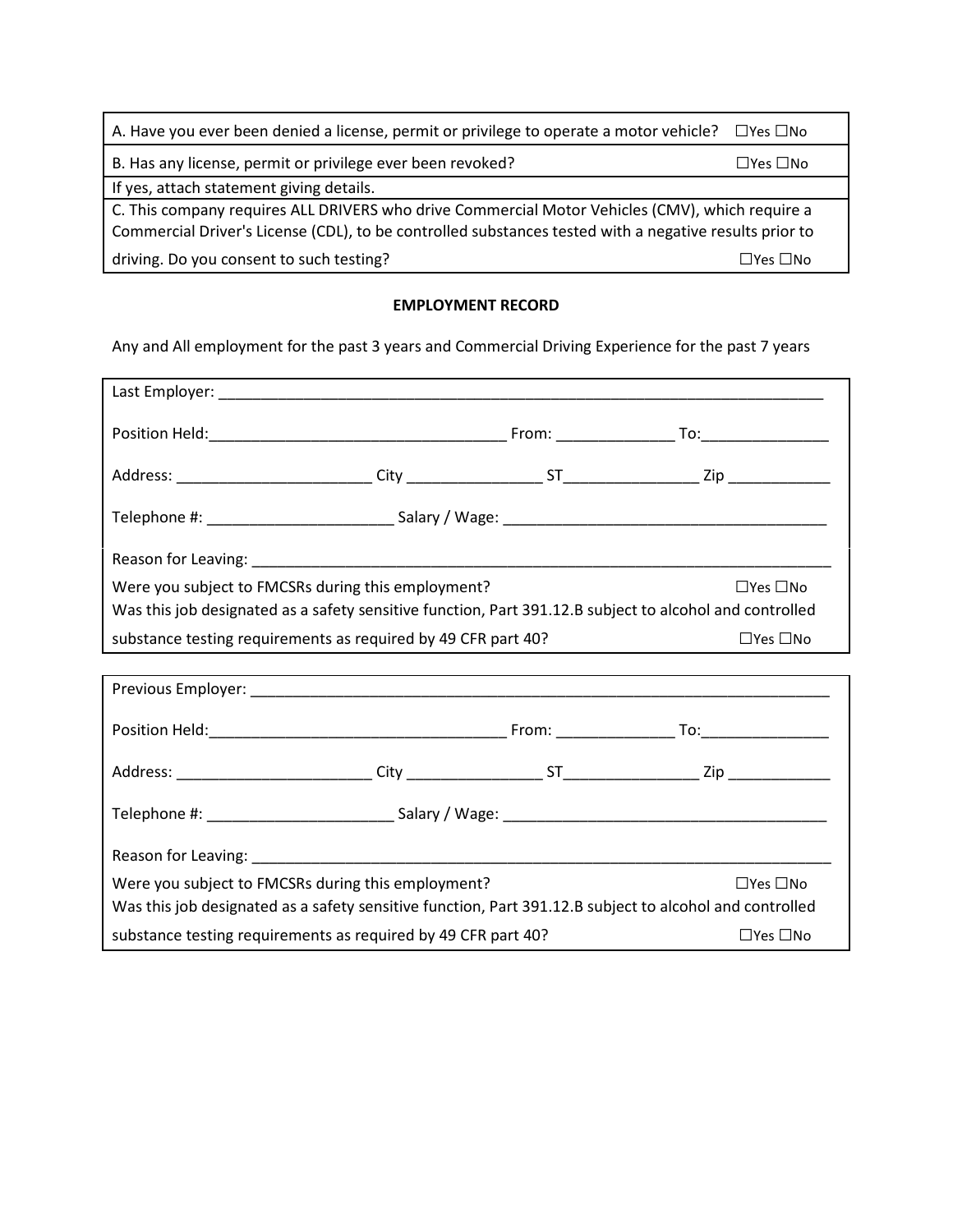| Were you subject to FMCSRs during this employment?                                                                                                                                    |         |    | $\Box$ Yes $\Box$ No                                                                                    |  |
|---------------------------------------------------------------------------------------------------------------------------------------------------------------------------------------|---------|----|---------------------------------------------------------------------------------------------------------|--|
|                                                                                                                                                                                       |         |    | Was this job designated as a safety sensitive function, Part 391.12.B subject to alcohol and controlled |  |
| substance testing requirements as required by 49 CFR part 40?                                                                                                                         |         |    | $\Box$ Yes $\Box$ No                                                                                    |  |
|                                                                                                                                                                                       |         |    |                                                                                                         |  |
|                                                                                                                                                                                       |         |    |                                                                                                         |  |
|                                                                                                                                                                                       |         |    |                                                                                                         |  |
|                                                                                                                                                                                       |         |    |                                                                                                         |  |
|                                                                                                                                                                                       |         |    |                                                                                                         |  |
| Were you subject to FMCSRs during this employment?<br>$\Box$ Yes $\Box$ No                                                                                                            |         |    |                                                                                                         |  |
| Was this job designated as a safety sensitive function, Part 391.12.B subject to alcohol and controlled                                                                               |         |    |                                                                                                         |  |
| substance testing requirements as required by 49 CFR part 40?                                                                                                                         |         |    | $\Box$ Yes $\Box$ No                                                                                    |  |
|                                                                                                                                                                                       |         |    |                                                                                                         |  |
|                                                                                                                                                                                       |         |    |                                                                                                         |  |
| Address:                                                                                                                                                                              | $City_$ | ST | Zip                                                                                                     |  |
|                                                                                                                                                                                       |         |    |                                                                                                         |  |
|                                                                                                                                                                                       |         |    |                                                                                                         |  |
|                                                                                                                                                                                       |         |    |                                                                                                         |  |
| Were you subject to FMCSRs during this employment?<br>$\Box$ Yes $\Box$ No<br>Was this job designated as a safety sensitive function, Part 391.12.B subject to alcohol and controlled |         |    |                                                                                                         |  |
|                                                                                                                                                                                       |         |    | $\Box$ Yes $\Box$ No                                                                                    |  |
| substance testing requirements as required by 49 CFR part 40?                                                                                                                         |         |    |                                                                                                         |  |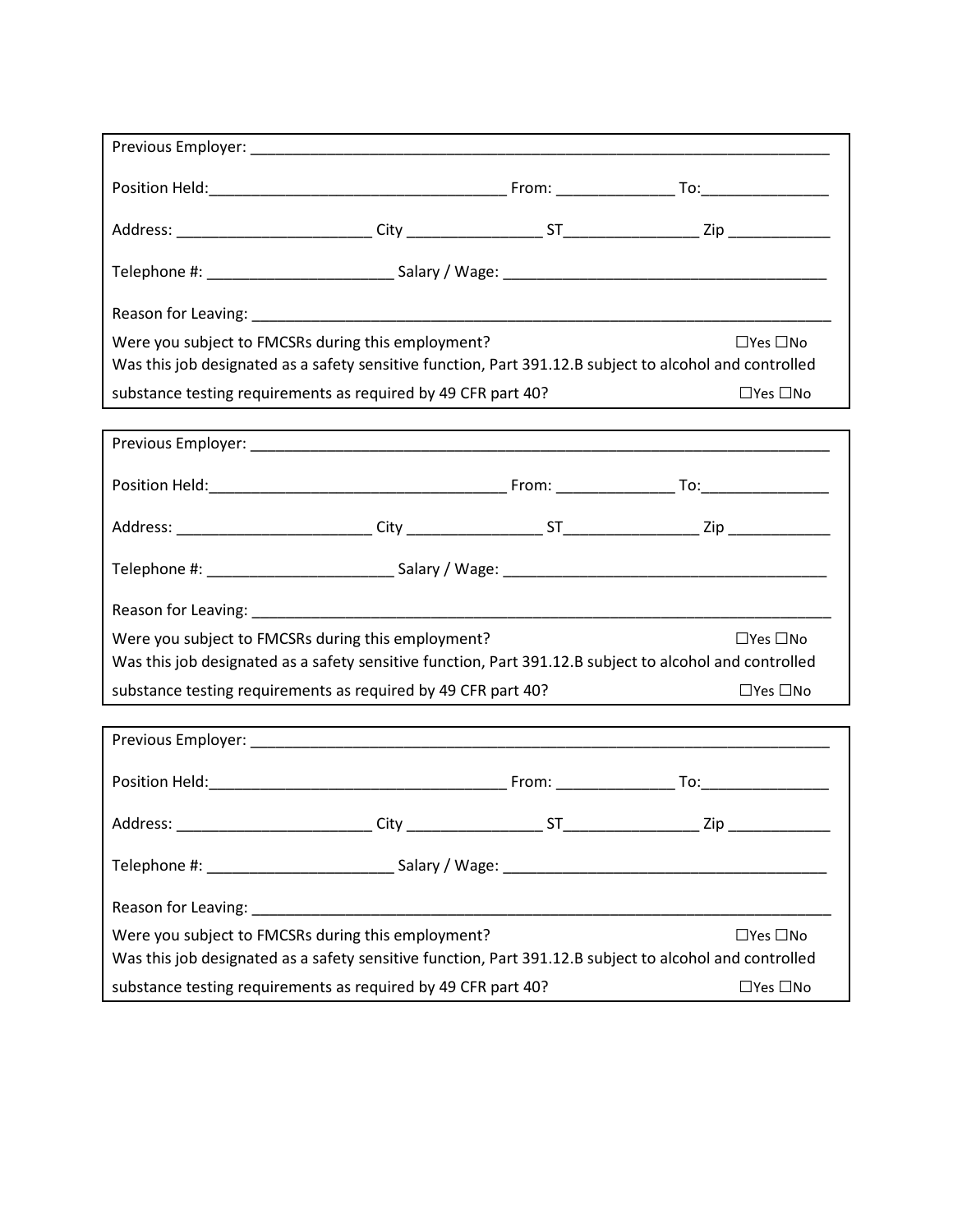| Were you subject to FMCSRs during this employment?<br>$\Box$ Yes $\Box$ No<br>Was this job designated as a safety sensitive function, Part 391.12.B subject to alcohol and controlled |  |  |                      |  |
|---------------------------------------------------------------------------------------------------------------------------------------------------------------------------------------|--|--|----------------------|--|
| substance testing requirements as required by 49 CFR part 40?                                                                                                                         |  |  | $\Box$ Yes $\Box$ No |  |

## EDUCATION

| NAME OF SCHOOL | CITY/STATE | DID YOU GRADUATE?   IF NO, # OF YEARS COMPLETED |
|----------------|------------|-------------------------------------------------|
| High School:   |            |                                                 |
| GED:           |            |                                                 |
| Other School:  |            |                                                 |
| College:       |            |                                                 |

Other credentials / licenses / special courses or training, etc. that will help you as a driver or which are relevant to the job(s) for which you are applying:

Which driving awards do you hold and from whom?

Show any trucking, transportation or other experience that may help in your work for this company: